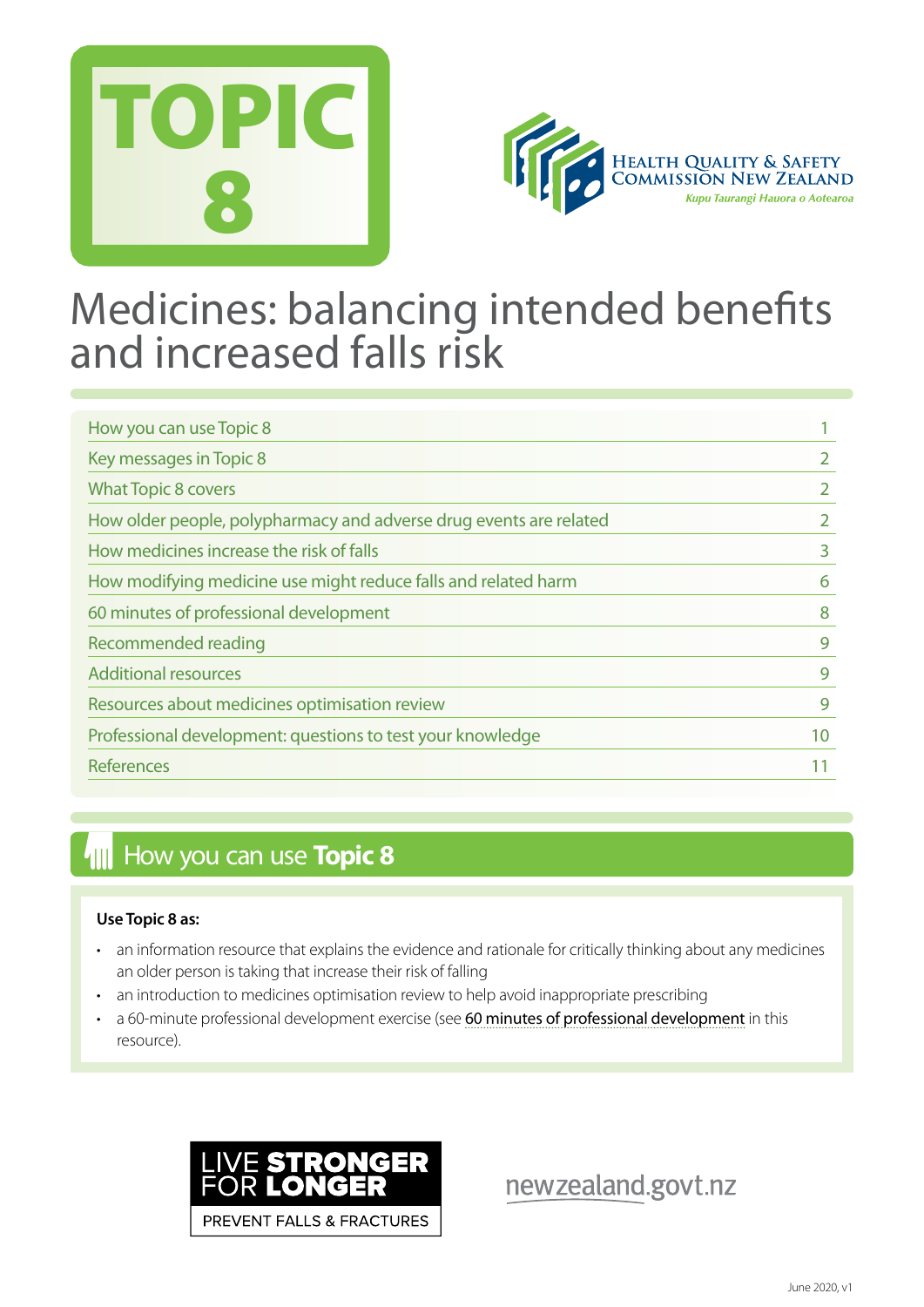## <span id="page-1-0"></span>Key messages in **Topic 8**

- Medicines have many physiological effects that can increase the risk of an older person falling. The risk of falls can increase if the older person's medicines are not reviewed regularly to ensure the medication is right for them as their health condition, physiology, routine or lifestyle changes.
- Some medicines are associated with increasing the risk that an older person will fall or suffer falls-related injuries. Also, adverse drug events are recognised causes of hospitalisation, morbidity and mortality.
- We should do four things if an older person is taking medicines that increase their risk of falling: (1) regularly review the reasons for prescribing the medicine and its continuation; (2) educate older people and their famiies/whānau about the risks associated with medicines; (3) put in place individualised strategies to prevent an older person falling and (4) emphasise why a medical review of the older person is important after even a minor fall.
- We may be able to reduce falls by an older person through reviewing the medicines they are taking and modifying therapy to balance benefits of the medicines and risks of falling. Medicines optimisation review is explained in the [New Zealand National Pharmacist Services Framework](https://www.psnz.org.nz/Folder?Action=View%20File&Folder_id=86&File=PSNZPharmacistServicesFramework2014FINAL.pdf) (page 6).

## What **Topic 8** covers

Some medicines are associated with increased falls and falls-related injuries in older people, but particular approaches for reviewing and modifying medicine use can reduce falls. We need to balance the benefit of using a medicine against the risks of taking it. So which medicines should we consider and what processes are evidence based?

Topic 8 provides an overview of medicines associated with an increased risk of falling or falls-related harm and looks at how reducing or changing the use of the medicines can reduce falls. The required reading covers general considerations in **[managing medicines in older people](http://www.bpac.org.nz/BPJ/2012/october/elderlyMedicines.aspx)** and **[stopping medicines](https://bpac.org.nz/2018/stopping.aspx)** as part of medicines optimisation review and modification.



## How older people, polypharmacy and adverse drug events are related

**Polypharmacy:** Polypharmacy is often defined as taking four or five medicines (or more) concurrently (Patterson et al 2012). Polypharmacy is associated with falls and falls-related fractures (Narayan and Nishtala 2015; Pan et al 2014; Richardson et al 2014).

In clinical practice the question needs to be addressed on an individual basis because it is specific to each older person:

Are there many medicines (appropriate polypharmacy to manage complex comorbidities) or **too many** medicines (inappropriate or problematic polypharmacy) (Cooper et al 2015)?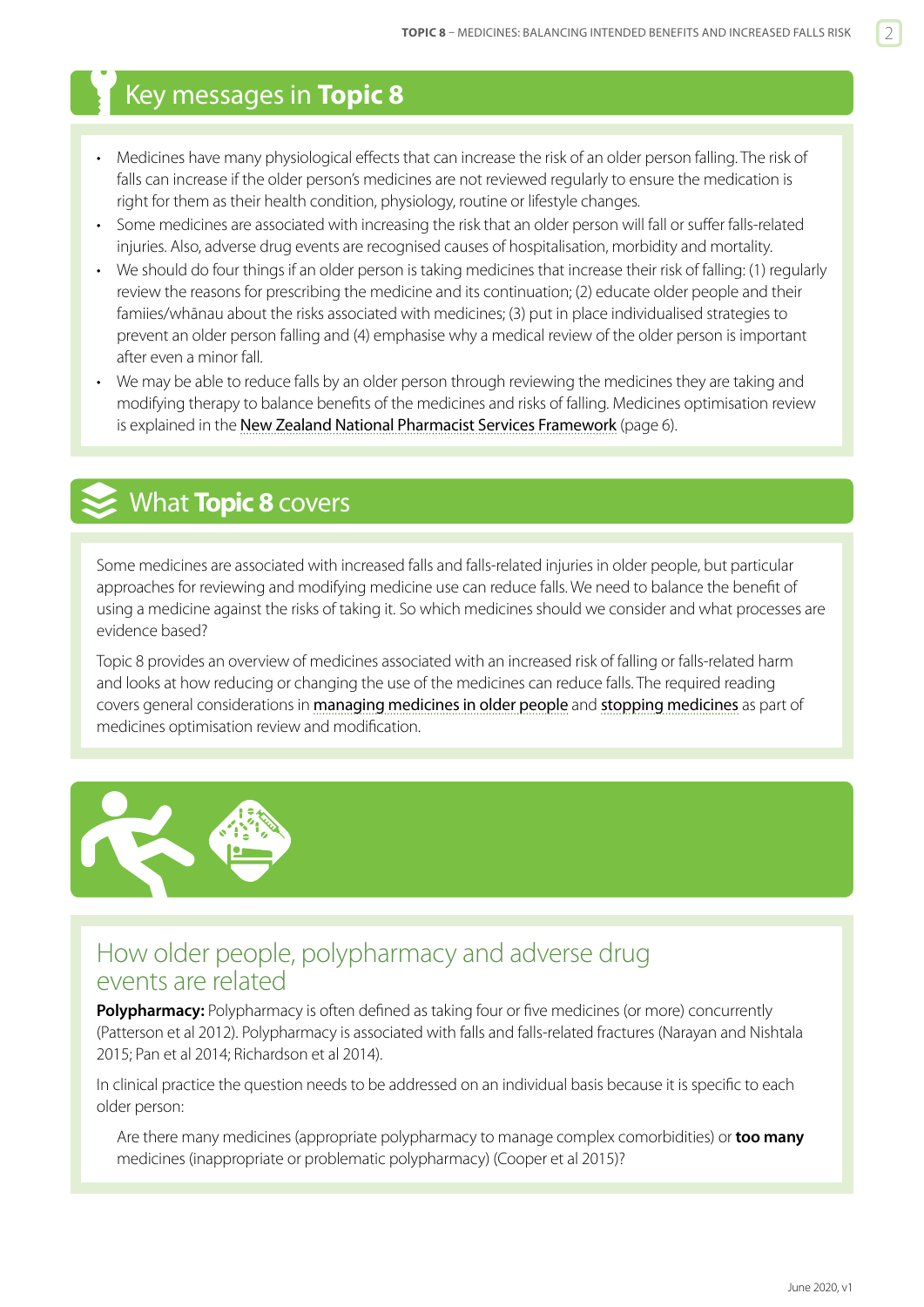## <span id="page-2-0"></span>HOW OLDER PEOPLE, POLYPHARMACY AND ADVERSE DRUG EVENTS ARE RELATED *Continued*

Inappropriate polypharmacy can result from:

- a prescribing cascade, when one medicine is added to combat the unwanted effects of another medicine
- failure to review medicines.

**Adverse drug events (ADEs):** ADEs are broadly undesirable experiences associated with medicines, cover falls and falls-related injuries. ADEs include injuries causally linked to a medicine (or lack of an intended medicine), drug interactions, adverse drug reactions (side effects) and harm from medication errors (Zolezzi and Parsotam 2005).

In older people, ADEs are recognised causes of hospitalisation, morbidity and mortality (Petrovic et al 2012). In particular:

- the risk of ADEs increases as a person ages and their physiology and metabolism change, and they experience general functional and cognitive decline, meaning drugs affect them in different ways (Petrovic et al 2012; Klotz 2009)
- the potential for ADEs increases with the number of medicines being taken: 13 percent of older people taking two medicines suffer an ADE, increasing to 58 percent when taking five medicines and 82 percent when taking seven or more medicines (Patterson et al 2012)
- just one inappropriate medicine can place an older person at risk of an avoidable ADE (Beers and Ouslander 1989).

Many medicines are known to increase the risk of falls, and a New Zealand study demonstrated the association between the use of potentially inappropriate medicines (PIMs) and falls. Polypharmacy, defined here as taking more than five medicines, was also associated with falls, as noted in New Zealand health data sets (Narayan and Nishtala 2015).  $\bullet$ 



## How medicines increase the risk of falls

The risk of falls can increase if medicines are not reviewed regularly to ensure therapeutic safety as an older person's health condition, physiology, routine or lifestyle changes. Medicines can increase the risk of an older person falling due to the effects of medicines on their blood pressure, gait/movement, cognition and toileting routine.

**Blood pressure:** Medicines that cause hypotension (whether as an intended therapeutic effect or an ADE) increase the risk of falls (Butt et al 2013; de Groot et al 2013). Medicines inducing postural hypotension include psychotropics, anticholinergics, opioids and antihypertensives. Postural hypotension can cause light-headedness, dizziness and syncope (fainting). Older people are particularly susceptible to falls related to postural hypotension. This is because compensatory systems in the body, which help to regulate changes in posture, decline with age. For example, serious falls appear to increase over the short term when an older person starts taking, or increases, their use of anti-hypertensive medicines (Shimbo et al 2016).

**Gait/movement:** Medicines that adversely affect balance, hearing, vision, coordination and muscle tone can disrupt an older person's normal and coordinated gait and movement. This increases their risk of falling (de Groot et al 2013).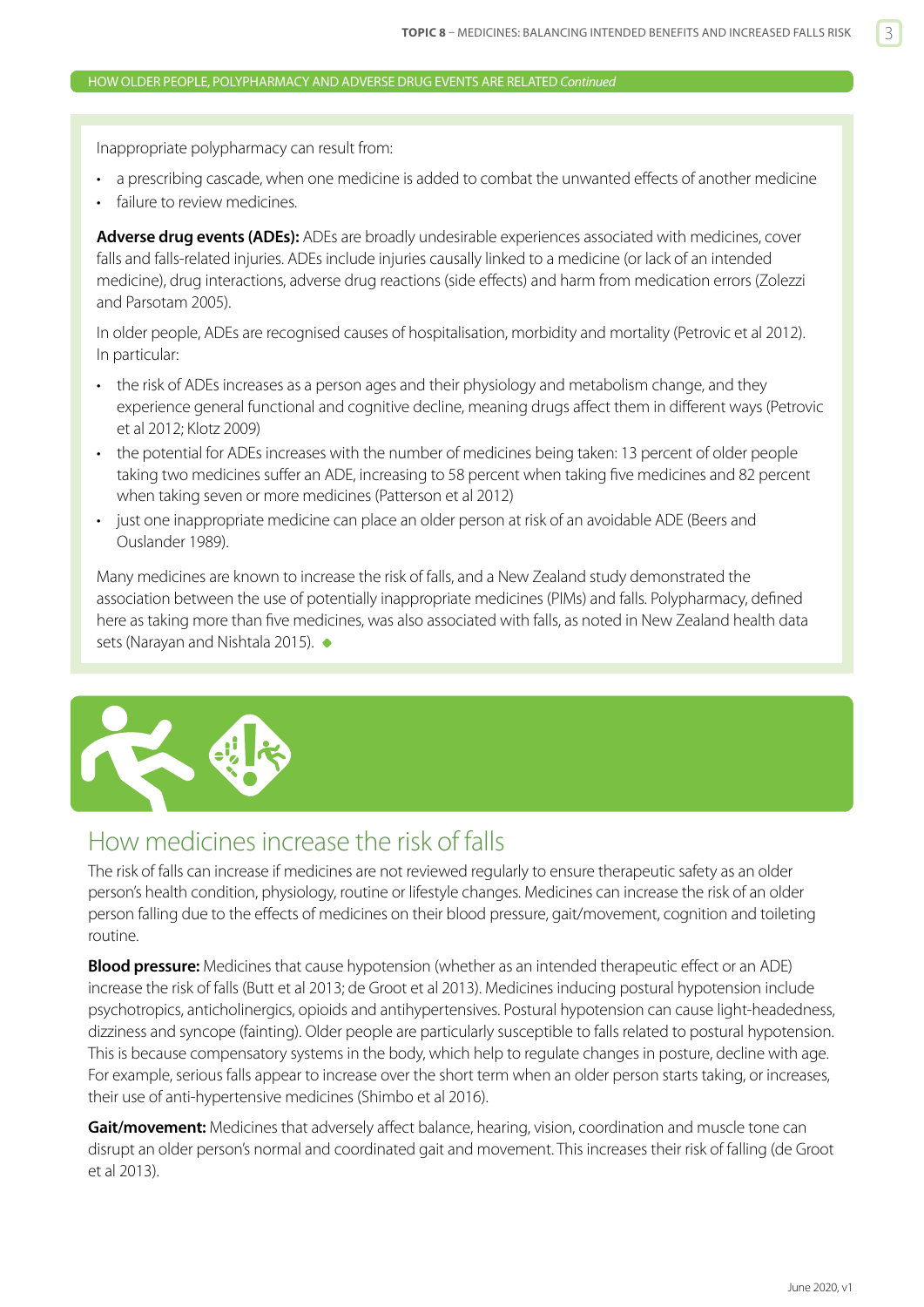## HOW MEDICINES INCREASE THE RISK OF FALLS *Continued*

**Cognition:** Medicines that change or impair perception (including sedatives) increase the risk that an older person will fall. This is because such medicines affect a person's coordination and reduce their ability to identify hazards.

**Toileting routine:** The use of diuretics and laxatives can lead to a person needing to use the toilet urgently. This urgency may make an older person try to get up and move more quickly than is safe for them.

## Managing medicines-related falls risks

Certain medicines are associated with an increased risk of falls and increased harm (see next page). This means we should do four things when an older person is prescribed these medicines (Landi et al 2005).

- 1. Regularly review the reasons for prescribing the medicine and continuing its use. Consider [de-prescribing](https://bpac.org.nz/2018/stopping.aspx) medicines.
- 2. Educate the older person and all those involved in their care (family/whānau, caregivers and staff ) about the risks associated with these medicines, particularly when the older person starts taking the medicines or increases the dose.

Psychotropics increase falls in older people by up to 47 percent (Landi et al 2005)

- 3. Ensure strategies to prevent the older person from falling are appropriate and individualised to them. For example, [assess the older person's environment and make it as safe as possible](https://www.hqsc.govt.nz/our-programmes/reducing-harm-from-falls/publications-and-resources/publication/2875). Also make sure [appropriate intervention strategies](https://www.hqsc.govt.nz/our-programmes/reducing-harm-from-falls/publications-and-resources/publication/2891) have addressed any [risk factors identified in a full assessment](https://www.hqsc.govt.nz/our-programmes/reducing-harm-from-falls/publications-and-resources/publication/2874) of the older person.
- 4. Tell the older person, their family/whānau and/or their caregivers about the importance of seeking [medical attention and assessment after even a minor fall](https://www.hqsc.govt.nz/our-programmes/reducing-harm-from-falls/publications-and-resources/publication/2876) to check whether any medicines they are taking contributed to the fall.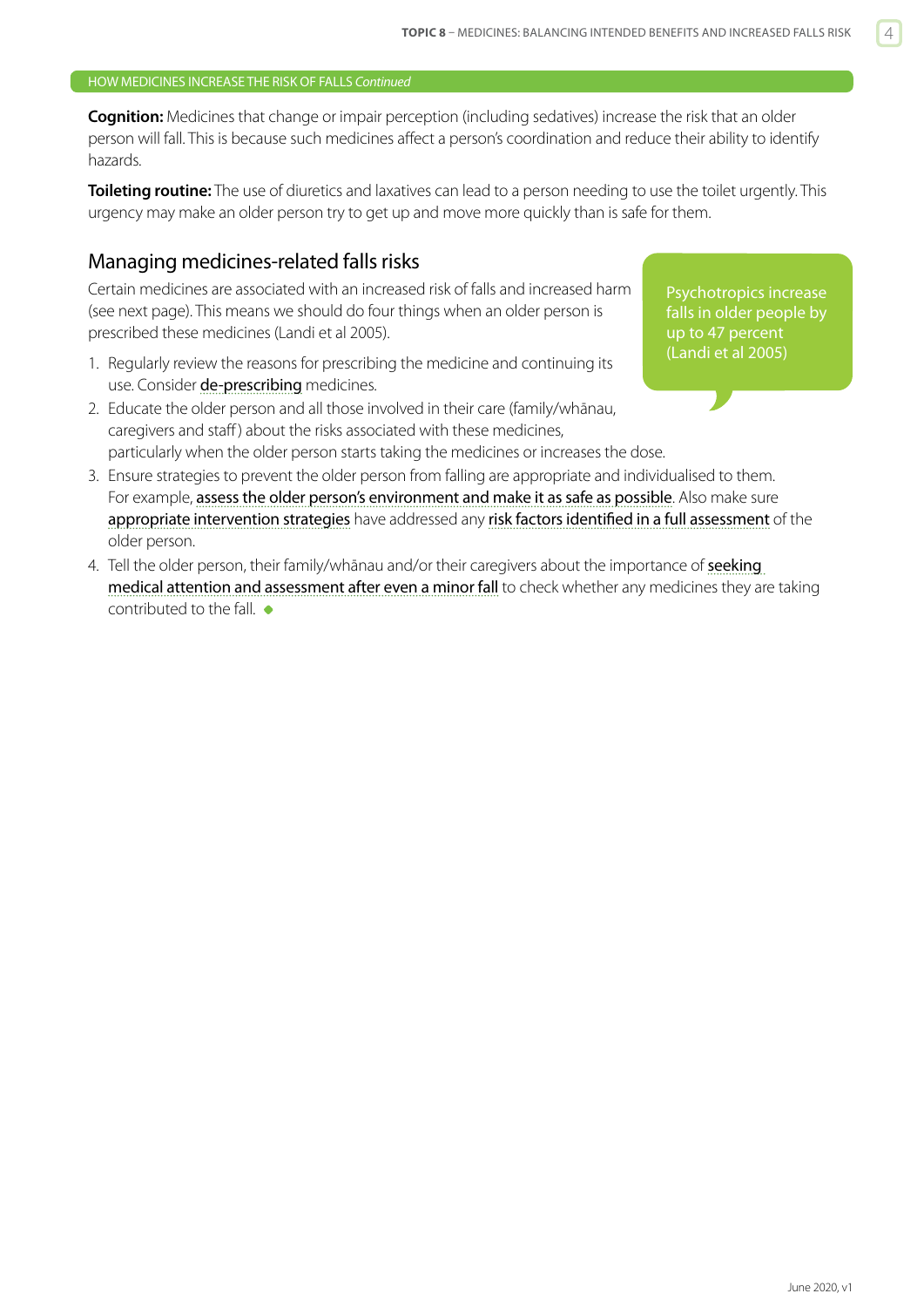## HOW MEDICINES INCREASE THE RISK OF FALLS *Continued*

## **Medicines that increase the risk of falling**

### **PSYCHOTROPICS**

**Psychotropics** increase falls in older people by up to 47 percent (Landi et al 2005). They do so by causing sedation and postural hypotension, and causing or worsening impairments in movement and cognition.

- Falls risk increases with higher doses and additional psychotropics (Sano et al 2012).
- Risk appears greatest in the first three days after the person starts, or increases the dose of, their medicine (Echt et al 2013), but the risk continues while the older person is being treated.

**Anti-psychotics** (eg, [risperidone](http://www.nzf.org.nz/nzf_2179,nzf_2205.html), [quetiapine](http://www.nzf.org.nz/nzf_2176.html), [haloperidol](http://www.nzf.org.nz/nzf_2131.html)) are often used to treat behavioural and psychological symptoms of dementia (BPSD). Dementia increases the risk of an older person falling, no matter if they are taking any medicine (Allan et al 2009). Anti-psychotics further increase the risk (Hill and Wee 2012).

• Anti-psychotics are similar in terms of falls risk despite varying ADE profiles. (Mehta et al 2010)

**Antidepressants** (eg, [citalopram](http://www.nzf.org.nz/nzf_2295.html), [venlafaxine](http://www.nzf.org.nz/nzf_2321.html), [amitriptyline](http://www.nzf.org.nz/nzf_2246.html)) are used to improve mood and reduce anxiety. Antidepressants increase the risk of the older person falling (Woolcott et al 2009) and also increase the risk of fracture. This is possibly due to the role that serotonin plays in bone metabolism (Iaboni and Flint 2013).

- Fracture risk is highest in the first two weeks of therapy, but increased risk continues throughout treatment (Iaboni and Flint 2013) – with higher doses linked to increased fracture rates (Vestergaard et al 2013).
- Antidepressant use is also associated with recurrent falls (Marcum et al 2016).

**Hypnotics and sedatives** (eg, benzodiazepines such as [diazepam](http://www.nzf.org.nz/nzf_2063.html), [lorazepam,](http://www.nzf.org.nz/nzf_6953.html) [triazolam](http://www.nzf.org.nz/nzf_2020.html); [zopiclone](http://www.nzf.org.nz/nzf_2027.html)), used to treat anxiety or insomnia, increase the risk of a fall, especially in older people with cognitive impairment or who have fallen previously (Gallagher et al 2008).

- Both long-acting and short-acting agents increase the risk of falling (Landi et al 2005).
- Hypnotics have only a small and limited positive effect in improving sleep (Glass et al 2005).

### **MANAGING THE BALANCE BETWEEN BENEFIT AND RISK**

- Start using psychotropics only if the potential benefits outweigh the risks.
- Use the lowest dose possible, for the shortest duration.
- Review therapy regularly; when [using psychotropics for BPSD](http://www.bpac.org.nz/a4d/resources/guide/guide.asp), taper down and/or stop as soon as possible.
- Educate caregivers and families/whānau (Fossey et al 2006) and the older person (Salonoja et al 2010) about the adverse effects of using psychotropics. Reducing a dose or stopping use might not cause any behavioural issues to re-emerge.

### **MEDICINES WITH ANTICHOLINERGIC EFFECTS**

### Numerous medicines have **anticholinergic** activity which is often distinct from their therapeutic mechanism of action. Such medicines include [antipsychotics](http://www.nzf.org.nz/nzf_2098.html),

[tricyclic antidepressants](http://www.nzf.org.nz/nzf_2232.html), [antispasmodic agents](http://www.nzf.org.nz/nzf_702.html) (eg, [oxybutynin](http://www.nzf.org.nz/nzf_4303.html) and [hyoscine](http://www.nzf.org.nz/nzf_713.html)) and [sedating antihistamines](http://www.nzf.org.nz/nzf_1856.html). Anticholinergic activity increases the risk of ADEs, including falls (Berdot et al 2009) by causing postural hypotension, cognitive impairment and delirium.

**Anticholinergic** burden differs within pharmacological groups of medicines, and those with a lower burden have fewer ADEs (Rudolph et al 2008).

### **MANAGING THE BALANCE BETWEEN BENEFIT AND**

**RISK** • Avoid medicines with significant anticholinergic action when possible. • Choose a medicine with a lower anticholinergic

burden (eg, [nortriptyline](http://www.nzf.org.nz/nzf_2260.html) has less anticholinergic activity than amitriptyline).

- angina or an earlier oedema may no longer exist or trouble the older person).
	- Perform lying and standing blood pressure checks to exclude postural hypotension and/or educate the older person in how to manage it. • Check the older person's blood
		- pressure routinely, and reduce the dose of medicine if their blood pressure is consistently below normal limits. Blood pressure targets for older people may be higher than those for younger people. However, [the impact](http://annals.org/aim/article/2598413/pharmacologic-treatment-hypertension-adults-aged-60-years-older-higher-versus)  [of blood pressure goals on falls may](http://annals.org/aim/article/2598413/pharmacologic-treatment-hypertension-adults-aged-60-years-older-higher-versus)  [be slight](http://annals.org/aim/article/2598413/pharmacologic-treatment-hypertension-adults-aged-60-years-older-higher-versus).

## **DIURETICS ANTI-EPILEPTICS OPIOIDS ANTICOAGULANTS**

### **Anti-epileptics** (eg, [phenytoin](http://www.nzf.org.nz/nzf_2726.html), [carbamazepine](http://www.nzf.org.nz/nzf_2615.html), [valproate sodium](http://www.nzf.org.nz/nzf_2214.html), [gabapentin](http://www.nzf.org.nz/nzf_2629.html)) are used to control seizures, stabilise moods and control neuropathic pain.

Anti-epileptics increase the risk of falls, in addition to the increased risk associated with epilepsy (Ahmad et al 2012) by causing dizziness, ataxia and unsteady gait (Carbone et al 2010).

• Anti-epileptics alter bone metabolism and reduce bone mineral density, which increases the likelihood of falls-related fractures (Ahmad et al 2012). • The risk of fracture increases with enzymeinducing anti-epileptics (eg, phenytoin, carbamazepine) and multiple anti-epileptics (Carbone et al 2010) and

longer duration of antiepileptic use (Ahmad et al 2012).

### **MANAGING THE BALANCE BETWEEN BENEFIT AND RISK**

- Review the anti-epileptic therapy regularly, especially if it is being used for non-seizure-related
- indications. • Discuss stopping antiepileptic therapy with the older person if they are not driving, are free of seizures, and are taking only one anti-epileptic medicine.

### **Opioids** (eg, [morphine](http://www.nzf.org.nz/nzf_2515.html), [tramadol](http://www.nzf.org.nz/nzf_2544.html), [codeine](http://www.nzf.org.nz/nzf_2477,nzf_9654,nzf_9656.html), [oxycodone](http://www.nzf.org.nz/nzf_2526.html), [fentanyl](http://www.nzf.org.nz/nzf_2495,nzf_6973.html)) are used to manage moderate to severe pain. Opioids can increase the risk of

falls by inducing postural hypotension, sedation and dizziness (Gallagher et al 2008).

• The use of opioids is associated with an increase in falls in older people, with one additional fall-related trauma expected for every 29 opioid prescriptions (Daoust et al 2018). However, this risk needs to be balanced against the benefit of providing adequate and appropriate analgesia (O'Neil et al 2012).

### **MANAGING THE BALANCE BETWEEN BENEFIT AND RISK**

- Balance the risks against the benefits of treating pain.
- Taper down and stop opioids as soon as possible if used to manage acute pain (eg, after a fracture).
- For severe pain, administer [paracetamol](http://www.nzf.org.nz/nzf_2439.html) regularly in
- addition to opioids. Use non-pharmacological methods of pain relief where possible (eg, massage, orthotics and heat packs).

## **Medicines that increase the risk of injury**

### **Anticoagulants** (eg, [warfarin](http://www.nzf.org.nz/nzf_1493.html), dabigatran) are used to reduce the risk of blood clots. They increase the risk of bleeding in falls-related injuries.

- Among older people hospitalised after a fall, haemorrhage is more common in those on long-term anticoagulants compared with nonusers (Pieracci et al 2007).
- However, warfarin treatment for atrial fibrillation is under-prescribed (by about 50 percent) for older people, and risk of falling is the most commonly cited reason for not prescribing. Even in older people at risk of falling, the benefits of warfarin can outweigh the potential risk of falls-related bleeding (Jones et al 2017).

### **MANAGING THE BALANCE BETWEEN BENEFIT AND RISK**

• Educating older people and their caregivers about anticoagulation helps to reduce the risk of bleeding risk (Garwood and Corbett 2008).

### **PROTON PUMP INHIBITORS**

**Proton pump inhibitors** (PPIs) (eg, [pantoprazole](http://www.nzf.org.nz/nzf_774.html), [omeprazole](http://www.nzf.org.nz/nzf_771.html)) are acid-suppressive medicines commonly prescribed to treat conditions such as gastro-oesophageal reflux (GORD).

PPIs have now been linked to an increased risk for falls (Lapumnuaypol et al 2019). Previous research linked PPIs with increased risk of fractures (Yu et al 2011), but the mechanism was unclear. Guidance from bpac<sup>nz</sup> states that PPIs should be used only when there is a specific clinical indication, at the lowest effective dose, for the shortest period of time (bpac<sup>nz</sup> 2019).

### **MANAGING THE BALANCE BETWEEN BENEFIT AND RISK**

- Review the use of PPIs regularly: often short courses (6–8 weeks) are sufficient to treat GORD or an ulcer.
- Stop PPIs prescribed to prevent potential medicine-induced bleeding (eg, related to warfarin, ibuprofen and other NSAIDs) when the original medicine is stopped.

Appropriate long-term use of antihypertensives to maintain blood pressure at guideline-directed levels does not appear to raise the risk of falls, provided that appropriate caution is taken immediately after starting them or adjusting the dosage. Diuretics should be used cautiously, and the first 24 hours of antihypertensive use or adjustment is the key period for increased risk of falling

**ANTIHYPERTENSIVES AND** 

**Antihypertensives** (eg, [metoprolol,](http://www.nzf.org.nz/nzf_1145.html) [felodipine,](http://www.nzf.org.nz/nzf_1352.html) [cilazapril](http://www.nzf.org.nz/nzf_1262.html)) are used to treat hypertension, ischaemic heart disease and atrial fibrillation, and for secondary prevention of cardiovascular disease. **Diuretics** are used to reduce fluid retention (eg. **[furosemide](http://www.nzf.org.nz/nzf_1032.html)**) and reduce blood pressure (eg, [bendroflumethiazide](http://www.nzf.org.nz/nzf_1006.html)).

### **MANAGING THE BALANCE BETWEEN BENEFIT AND RISK** The important consideration, which

requires critical thinking and clinical judgement, is to evaluate the risks and benefits of various antihypertensives

• Check whether therapy continues to be clinically indicated (eg, earlier

for each individual.

(Kahlaee et al 2017; Weiss et al 2017).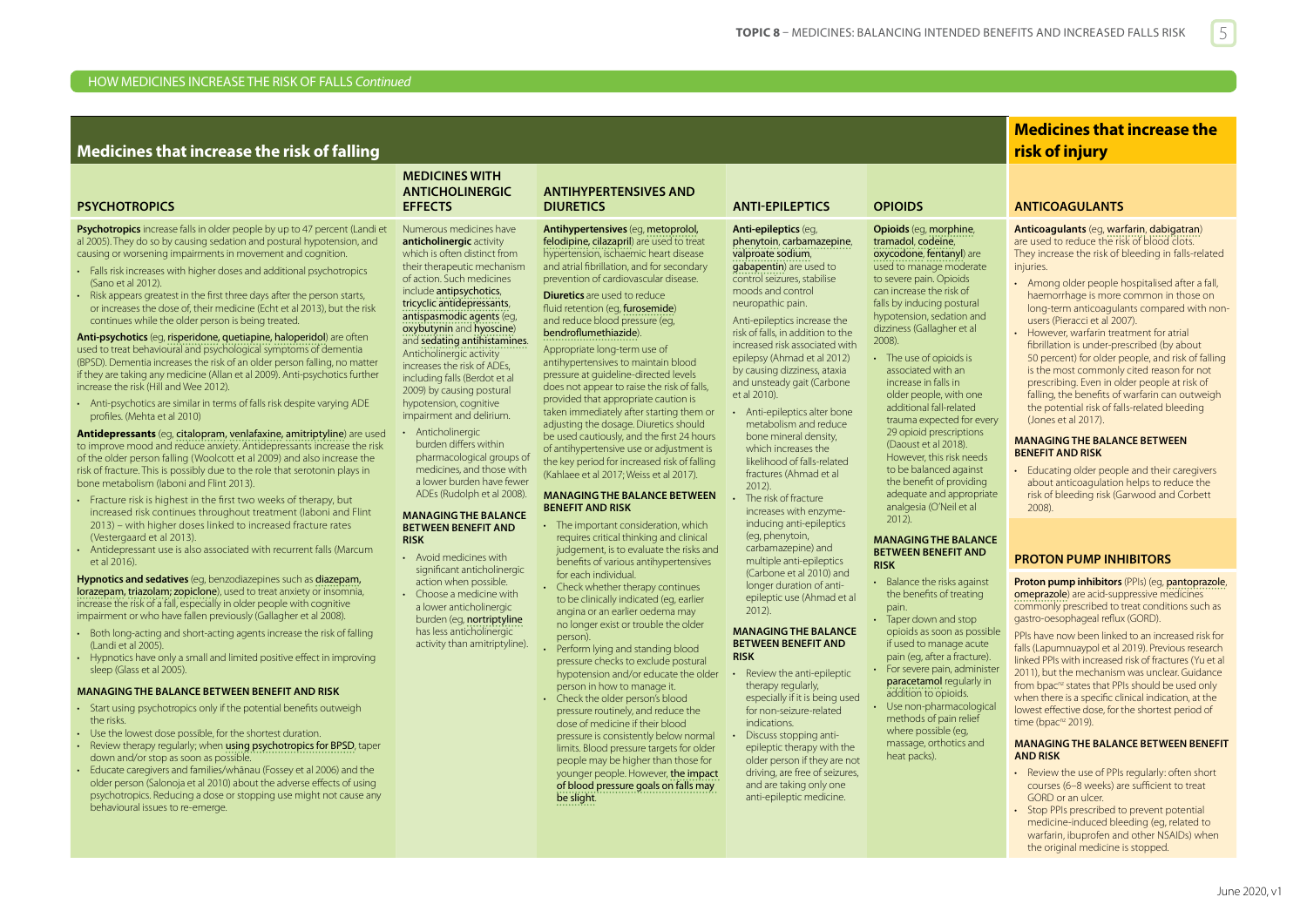<span id="page-5-0"></span>

## How modifying medicine use might reduce falls and related harm

A medicines optimisation review is a process designed to optimise the benefits of medicines and help prevent a person being harmed. The review complements [medicines reconciliation](http://www.hqsc.govt.nz/our-programmes/medication-safety/projects/medicine-reconciliation/), which aims to communicate a correct and current list of a person's medicines. This is particularly important at transitions in the person's care.

## How to perform medicines optimisation review

The medicines optimisation review process involves assessing a person's medicines to:

- consider appropriateness to the person's goals of therapy and self-management (Geurts et al 2012)
- identify risks that the medicines may pose for the older person to prevent harm occurring
- identify and reduce or stop inappropriate medicines: **[de-prescribing](http://deprescribing.org)** is a planned process of **stopping** [medicines](https://bpac.org.nz/2018/stopping.aspx) that may no longer be of benefit or may be causing harm
- identify medicines (or non-pharmacological alternatives) that would be beneficial
- ensure the person is being appropriately monitored (such as checking blood pressure and arranging laboratory tests)
- act on the results of that monitoring
- use medicines optimisation review in conjunction with asking the person if they have slipped, tripped or [fallen lately](https://www.hqsc.govt.nz/our-programmes/reducing-harm-from-falls/publications-and-resources/publication/2873/).

A useful tool is [the screening tool of older people's prescriptions \(STOPP\) and screening tool to alert to right](https://www.ncbi.nlm.nih.gov/pmc/articles/PMC4339726/)  [treatment \(START\) criteria](https://www.ncbi.nlm.nih.gov/pmc/articles/PMC4339726/) (O'Mahony 2015). Another source that lists potentially inappropriate medication in older people is the updated American Geriatrics Society Beers Criteria (American Geriatrics Society 2015 Beers Criteria Update Expert Panel 2015).

## How reviewing and modifying medicine use works to help to reduce falls

Reviewing and modifying medicines can reduce the older person's chance of suffering harm and inappropriate prescribing (Patterson et al 2012). The review process is part of good care for older people (Gillespie et al 2012; Huang et al 2012). Examples are noted below.

Targeting and modifying falls risk-increasing medicines reduces falls (Huang et al 2012; Gillespie et al 2012)

- The rate of falls per patient was found to be lower following medicines optimisation review in a meta-analysis of randomised controlled trials (Huiskes et al 2017).
- Medicines optimisation review for older people living in the community reduces the use of prescription of medicines that increase the risk of falls (Blalock et al 2010; Weber et al 2008).
- In ARC, a systematic review and meta-analysis found across 41 studies that deprescribing interventions significantly reduced the number of residents with potentially inappropriate medication by 59 percent. Subgroup analysis showed that medication review-directed deprescribing interventions reduced all-cause mortality by 26 percent, and the number of fallers by 24 percent (Kua et al 2019).
- Medicines optimisation review by clinical pharmacists, which involved the older person and their carer, reduced the rate of falls in aged residential care facilities (Zermansky et al 2006).
- Importantly, variations in how medicines optimisation review (using the STOPP/START screening tool) is implemented may determine its effectiveness. Only one of three randomised controlled trials showed a reduction in falls in one meta-analysis (Hill-Taylor et al 2016). In this study a physician applied the criteria directly. In other studies the physician received the recommendations from others. It may be that clear communication practices could improve outcomes.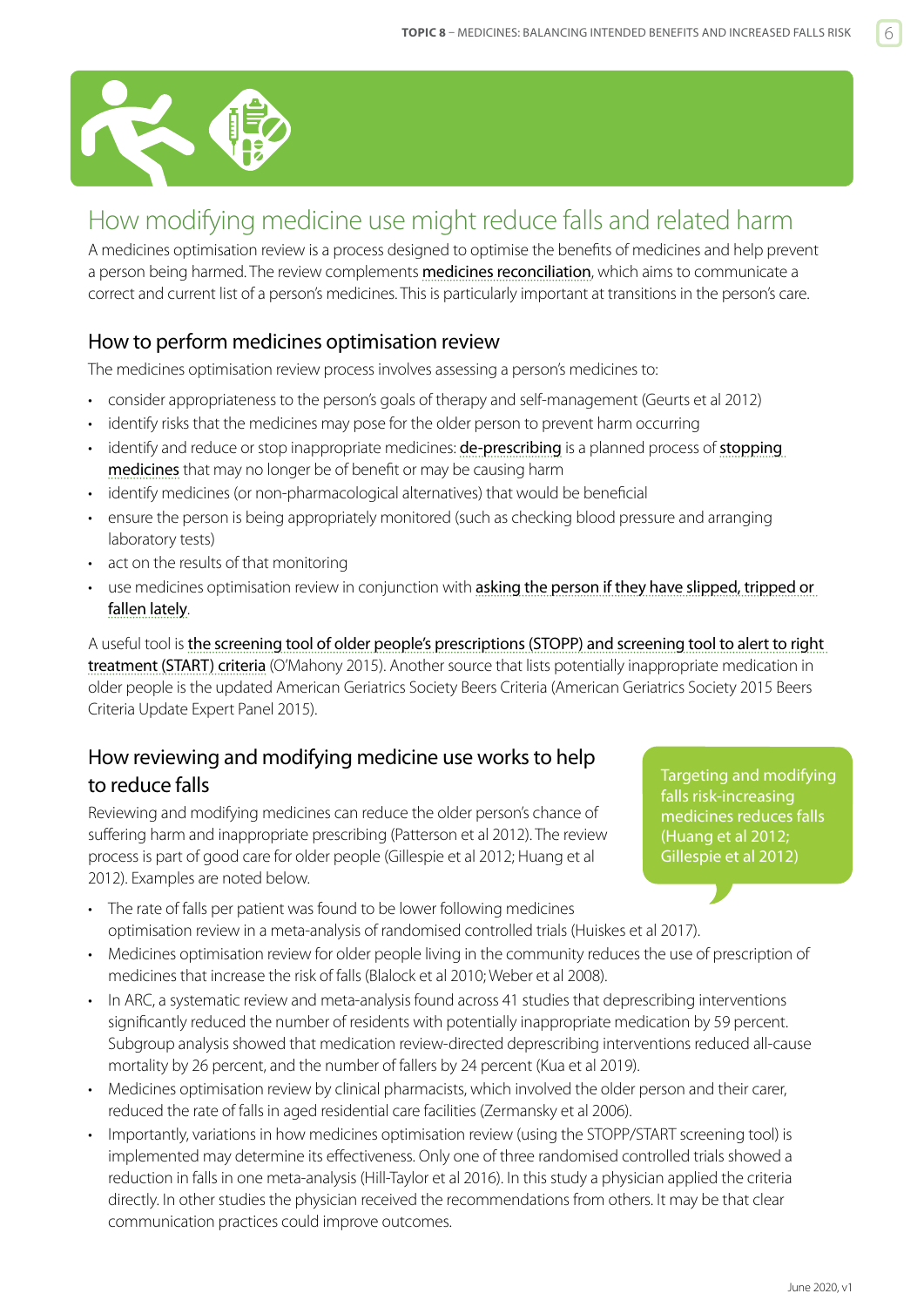## HOW MODIFYING MEDICINE USE MIGHT REDUCE FALLS AND RELATED HARM *Continued*

Any medicine that changes or impairs cognition, vision, gait, balance, perception or blood pressure can increase the risk of falls, even if standard screening tools don't identify the medicine.

Review of an older person's use of medicines – and modifying use as appropriate – is especially important after a fall because medicines that increase falls are often not stopped, despite the older person having fallen.

Stopping or reducing medicines that 'raise a red flag' may help to prevent the older person from falling. You don't need to wait until they've fallen to review their medicine use.

The Health Quality & Safety Commission's [Atlas of Healthcare Variation polypharmacy](https://www.hqsc.govt.nz/our-programmes/health-quality-evaluation/projects/atlas-of-healthcare-variation/polypharmacy-in-older-people/) in older people domain gives information about prescribing of multiple medications in older people across various district health boards  $(DHBs)$ .  $\bullet$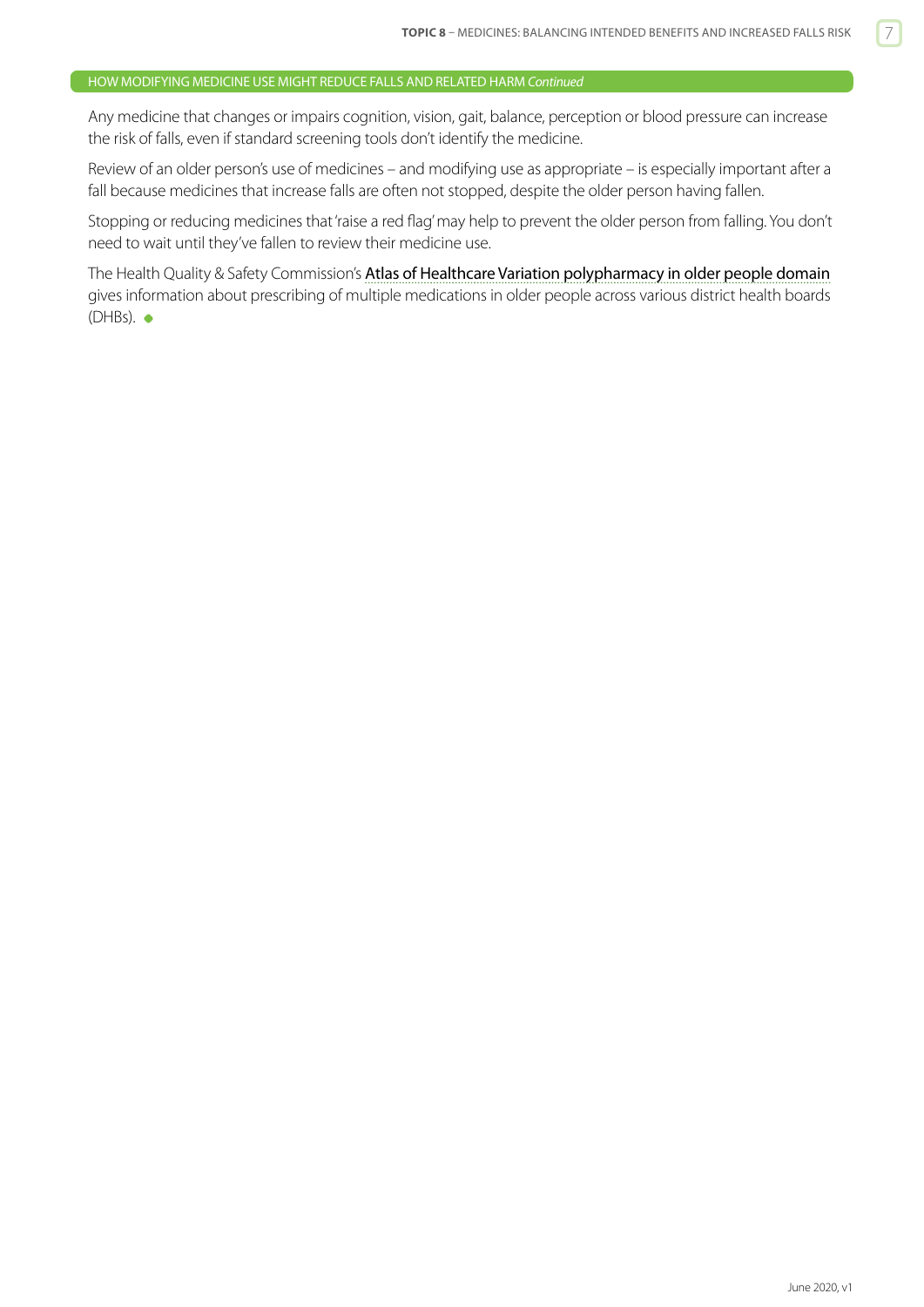<span id="page-7-0"></span>

## 60 MINUTES OF PROFESSIONAL DEVELOPMENT

This learning activity equals 60 minutes of your professional development.

You can add it to the personal professional record you keep to check off your competence framework requirements.

To complete this learning activity, first read the whole topic and the two required readings, then assess your learning with the [10 self-test questions](#page-9-0).

## **Learning objectives**

Reading and reflecting on Topic 8 and the materials in this teaching and learning package will enable you to:

- explain the relationship between complex health conditions in older people, polypharmacy and adverse drug events
- describe ways to reduce or manage falls-related risks associated with various medicines
- outline what is involved in medicines optimisation review and modification.

## **Teaching and learning package**

Gather up the resources you'll need. Use the hyperlinks in this topic, or download or print the reference material.

## **Required reading**

These two readings will help you form evidence-informed perspectives about how to use medicines while balancing the benefits and the risks of falls.

- 1 bpac<sup>nz</sup>. 2012. Managing medicines in older people. *Best Practice Journal* 47: 6–15, via [webpage](http://www.bpac.org.nz/BPJ/2012/october/elderlyMedicines.aspx) or [pdf](http://www.bpac.org.nz/BPJ/2012/October/docs/bpj_47_oct2012.pdf).
- 2 bpac<sup>nz</sup>. 2018. Stopping medicines in older people: the flip side of the prescribing equation. Dunedin: Best Practice Advocacy Centre: <https://bpac.org.nz/2018/stopping.aspx>.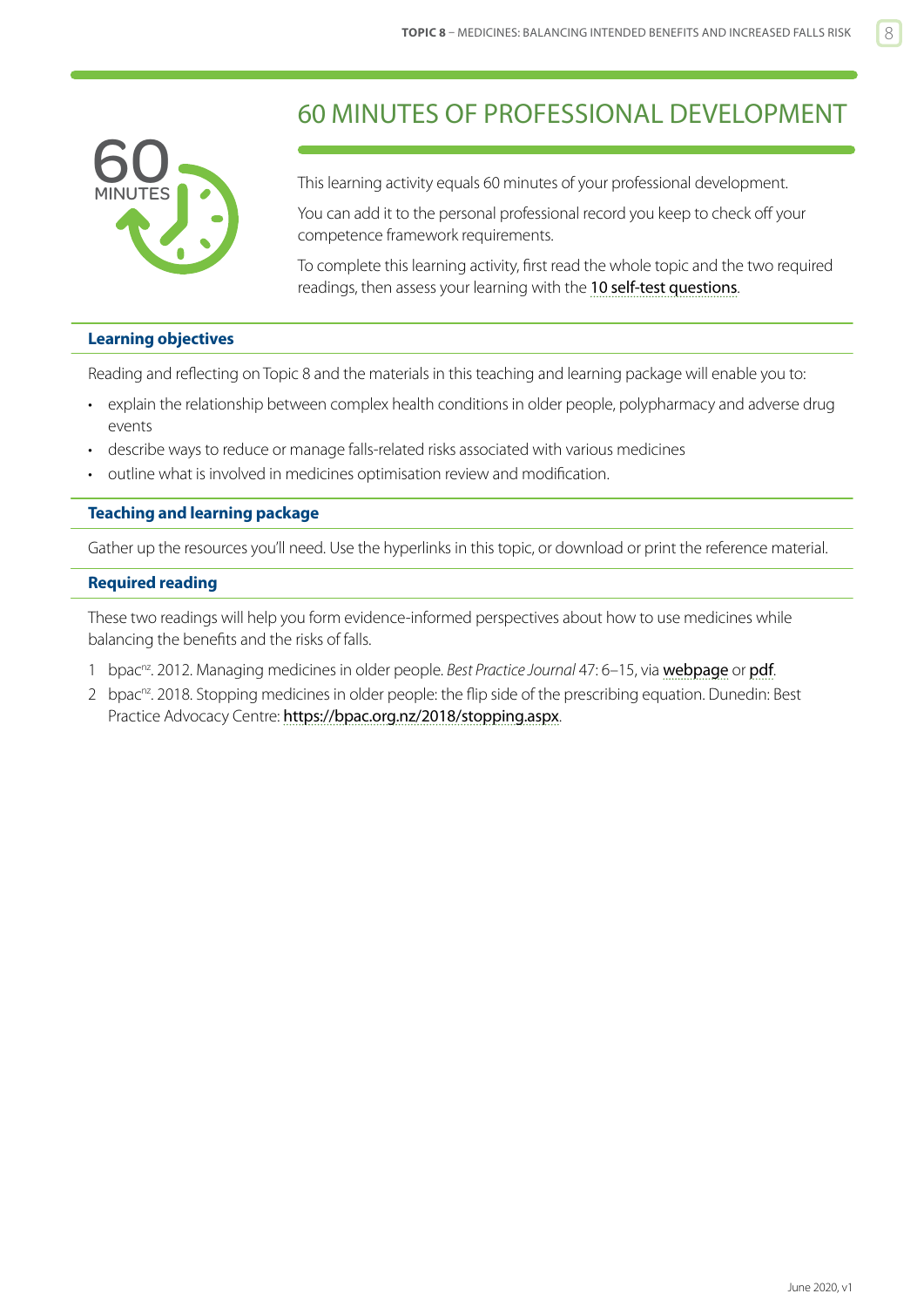## <span id="page-8-0"></span>RECOMMENDED READING

Mangoni AA, Jackson SH. 2004. Age-related changes in pharmacokinetics and pharmacodynamics: basic principles and practical applications. *British Journal of Clinical Pharmacology* 57(1): 6–14, via [webpage](https://www.ncbi.nlm.nih.gov/pmc/articles/PMC1884408/) or [pdf](https://www.ncbi.nlm.nih.gov/pmc/articles/PMC1884408/pdf/bcp0057-0006.pdf).

Huang AR, Mallet L, Rochefort CM, et al. 2012. Medication-related falls in the elderly: causative factors and preventive strategies. *Drugs & Aging* 29(5): 359–76 (see abstract [here](https://www.ncbi.nlm.nih.gov/pubmed/22550966)).

bpac<sup>nz</sup>. 2014. Polypharmacy in primary care: Managing a clinical conundrum. *Best Practice Journal* 64: via [webpage](http://www.bpac.org.nz/BPJ/2014/October/polypharmacy.aspx).

## ADDITIONAL RESOURCES

Ministry of Health. 2011. *Medicines Care Guides for Residential Aged Care.* Wellington: Ministry of Health, via [webpage](http://www.health.govt.nz/publication/medicines-care-guides-residential-aged-care) or [pdf](http://www.health.govt.nz/system/files/documents/publications/medicines-care-guides-for-residential-aged-care-may11.pdf).

Duerden M, Avery T, Payne R. 2013. *Polypharmacy and Medicines Optimisation.* London: The King's Fund, via [webpage](https://www.kingsfund.org.uk/publications/polypharmacy-and-medicines-optimisation) for summary or [pdf](https://www.kingsfund.org.uk/sites/files/kf/field/field_publication_file/polypharmacy-and-medicines-optimisation-kingsfund-nov13.pdf).

Consumer leaflet: [Taking your medicine safely](http://www.hqsc.govt.nz/assets/Medication-Safety/Other-PR/brochure-Taking-Your-Medicine-Safely-WEB.pdf).

## RESOURCES ABOUT MEDICINES OPTIMISATION REVIEW

Further information on de-prescribing can be found [here](https://www.nps.org.au/australian-prescriber/articles/deprescribing).

See [New Zealand National Pharmacists Services Framework](https://www.psnz.org.nz/Folder?Action=View%20File&Folder_id=86&File=PSNZPharmacistServicesFramework2014FINAL.pdf) page 6 for an overview of the medicines review services that pharmacists in New Zealand provide.

The Royal Australian and New Zealand College of Psychiatrists provides a clinical practice guideline on [Antipsychotic medications as a treatment of behavioural and psychological symptoms of dementia](https://www.ranzcp.org/files/resources/college_statements/practice_guidelines/pg10-pdf.aspx), which outlines the limited circumstances for their use.

American Geriatrics Society 2015 Beers Criteria Update Expert Panel. 2015. [American Geriatrics Society 2015](http://onlinelibrary.wiley.com/doi/10.1111/jgs.13702/epdf)  [Updated Beers Criteria for Potentially Inappropriate Medication Use in Older Adults](http://onlinelibrary.wiley.com/doi/10.1111/jgs.13702/epdf).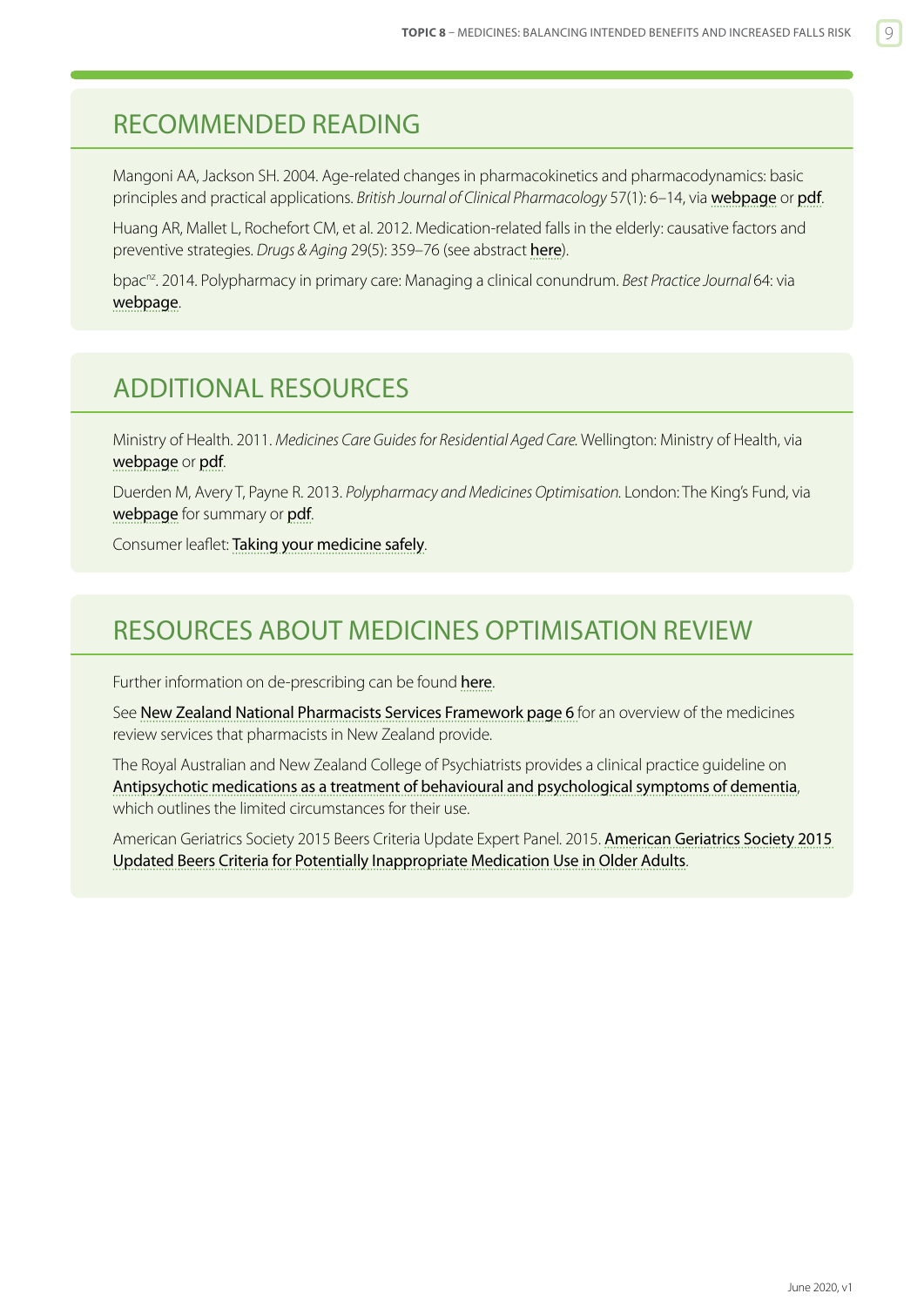# <span id="page-9-0"></span>**1O** QUESTIONS

**TOPIC** Professional development:



## **ANSWER these questions to check that you have retained the knowledge reviewed in this topic and readings**

<sup>1</sup> The required reading [Managing medicines in older people](http://www.bpac.org.nz/BPJ/2012/october/elderlyMedicines.aspx) cites a New Zealand study finding that the number of medicines prescribed for

|                                                                                            | an older patient after being admitted to hospital:<br>$\Box$ decreased                                                                                                                                                         | $\Box$ stayed the same                                                                                                                           | The required reading <b>Managing medicines in older people</b> cites a New Zealand study midnig that the number of medicines prescribed for<br>$\Box$ increased                                                                                                                                                                                                                                                                                                                                                                                                                                                                                                           |                   |                     | <b>ANSWER</b> |  |  |
|--------------------------------------------------------------------------------------------|--------------------------------------------------------------------------------------------------------------------------------------------------------------------------------------------------------------------------------|--------------------------------------------------------------------------------------------------------------------------------------------------|---------------------------------------------------------------------------------------------------------------------------------------------------------------------------------------------------------------------------------------------------------------------------------------------------------------------------------------------------------------------------------------------------------------------------------------------------------------------------------------------------------------------------------------------------------------------------------------------------------------------------------------------------------------------------|-------------------|---------------------|---------------|--|--|
| 2                                                                                          | starting medicines as to stopping them.<br>$\Box$ false<br>$\Box$ true                                                                                                                                                         | The required reading Stopping medicines in older people: the flip side of the prescribing equation argues that we should give as much thought to |                                                                                                                                                                                                                                                                                                                                                                                                                                                                                                                                                                                                                                                                           |                   |                     |               |  |  |
| 3                                                                                          | Mrs Jones is an 87-year-old taking the medicines listed below.<br>A digoxin 62.5 microgram daily<br>B simvastatin 20mg daily<br>C bendroflumethiazide 2.5mg daily<br>D risperidone 500microgram nocte<br>E warfarin as per INR |                                                                                                                                                  |                                                                                                                                                                                                                                                                                                                                                                                                                                                                                                                                                                                                                                                                           |                   |                     |               |  |  |
|                                                                                            | $\Box$ C, D and E<br>$\sqcap$ C and $\Box$                                                                                                                                                                                     |                                                                                                                                                  | Which medicines are likely to increase her risk of falls and/or injury from falling?<br>$\Box$ A, D and E<br>$\Box$ B, C, D and E                                                                                                                                                                                                                                                                                                                                                                                                                                                                                                                                         |                   |                     |               |  |  |
| 4                                                                                          |                                                                                                                                                                                                                                |                                                                                                                                                  | Mr Smith, a 92-year-old, was admitted to your unit a week ago and tells you he is having trouble sleeping, but does not want to take a sleeping<br>pill. Which one of these responses would be most likely to increase his risk of falling?<br>□ Ask Mr Smith about his usual bedtime routine and how you can help him make it work here.<br>$\Box$ Review his daytime activities to see whether he could increase activity and reduce naps during the day.<br>$\Box$ Ensure that night sedation is prescribed and persuade Mr Smith it is safe and wise to take it.<br>$\Box$ Remind the night staff about the importance of a quiet night-time environment in the unit. |                   |                     |               |  |  |
|                                                                                            |                                                                                                                                                                                                                                |                                                                                                                                                  | ASSESS the processes used for the review of an individual's medicine regimen in your care setting                                                                                                                                                                                                                                                                                                                                                                                                                                                                                                                                                                         |                   |                     |               |  |  |
| 5                                                                                          | benzodiazepines/zopiclone? (Click here for help with the Atlas).                                                                                                                                                               | per 1000 were prescribed an antipsychotic<br>per 1000 were prescribed a benzodiazepine or zopiclone                                              | In the most recent year reported in the Health Quality & Safety Commission Atlas of Healthcare Variation polypharmacy in older people<br>domain, what was the rate of prescribing in your DHB area for people aged 75-84 for antipsychotics and<br>Compared with other DHB areas, what factors could explain the similarities and differences in rates?                                                                                                                                                                                                                                                                                                                   |                   |                     | <b>ASSESS</b> |  |  |
| 6                                                                                          | What process does your care setting use to review medicines for older patients/residents/clients?                                                                                                                              |                                                                                                                                                  |                                                                                                                                                                                                                                                                                                                                                                                                                                                                                                                                                                                                                                                                           |                   |                     |               |  |  |
|                                                                                            | What would need to be modified in the use of medicines in your care setting, to better balance risk and benefit for older people?                                                                                              |                                                                                                                                                  |                                                                                                                                                                                                                                                                                                                                                                                                                                                                                                                                                                                                                                                                           |                   |                     |               |  |  |
| 7                                                                                          | Describe three specific things you already do (or could do) to review and modify medicines for your patients/residents/clients?<br>1.<br>2.<br>3.                                                                              |                                                                                                                                                  |                                                                                                                                                                                                                                                                                                                                                                                                                                                                                                                                                                                                                                                                           |                   |                     |               |  |  |
|                                                                                            |                                                                                                                                                                                                                                |                                                                                                                                                  | Outline three learnings or insights and how you will APPLY them in your practice                                                                                                                                                                                                                                                                                                                                                                                                                                                                                                                                                                                          |                   |                     |               |  |  |
|                                                                                            | My first learning/insight is:                                                                                                                                                                                                  |                                                                                                                                                  |                                                                                                                                                                                                                                                                                                                                                                                                                                                                                                                                                                                                                                                                           |                   |                     |               |  |  |
|                                                                                            | I will apply it in practice by:                                                                                                                                                                                                |                                                                                                                                                  |                                                                                                                                                                                                                                                                                                                                                                                                                                                                                                                                                                                                                                                                           |                   |                     | <b>APPLY</b>  |  |  |
| 9                                                                                          | My second learning/insight is:                                                                                                                                                                                                 |                                                                                                                                                  |                                                                                                                                                                                                                                                                                                                                                                                                                                                                                                                                                                                                                                                                           |                   |                     |               |  |  |
|                                                                                            | I will apply it in practice by:                                                                                                                                                                                                |                                                                                                                                                  |                                                                                                                                                                                                                                                                                                                                                                                                                                                                                                                                                                                                                                                                           |                   |                     |               |  |  |
| 10                                                                                         | My third learning/insight is:                                                                                                                                                                                                  |                                                                                                                                                  |                                                                                                                                                                                                                                                                                                                                                                                                                                                                                                                                                                                                                                                                           |                   |                     |               |  |  |
|                                                                                            | I will apply it in practice by:                                                                                                                                                                                                |                                                                                                                                                  |                                                                                                                                                                                                                                                                                                                                                                                                                                                                                                                                                                                                                                                                           |                   |                     |               |  |  |
| LEARNER                                                                                    | NAME:                                                                                                                                                                                                                          |                                                                                                                                                  | PROFESSION:                                                                                                                                                                                                                                                                                                                                                                                                                                                                                                                                                                                                                                                               |                   | <b>DESIGNATION:</b> |               |  |  |
| DATE:                                                                                      |                                                                                                                                                                                                                                |                                                                                                                                                  | <b>REGISTRATION ID:</b>                                                                                                                                                                                                                                                                                                                                                                                                                                                                                                                                                                                                                                                   | <b>WORKPLACE:</b> |                     |               |  |  |
| Signature:<br>Validation that learner has completed this professional development activity |                                                                                                                                                                                                                                |                                                                                                                                                  |                                                                                                                                                                                                                                                                                                                                                                                                                                                                                                                                                                                                                                                                           |                   |                     |               |  |  |
| NAME:                                                                                      |                                                                                                                                                                                                                                | PROFESSION:                                                                                                                                      |                                                                                                                                                                                                                                                                                                                                                                                                                                                                                                                                                                                                                                                                           | CONTACT:          |                     |               |  |  |
| DATE:                                                                                      |                                                                                                                                                                                                                                | <b>REGISTRATION ID:</b>                                                                                                                          |                                                                                                                                                                                                                                                                                                                                                                                                                                                                                                                                                                                                                                                                           | <b>WORKPLACE:</b> |                     |               |  |  |